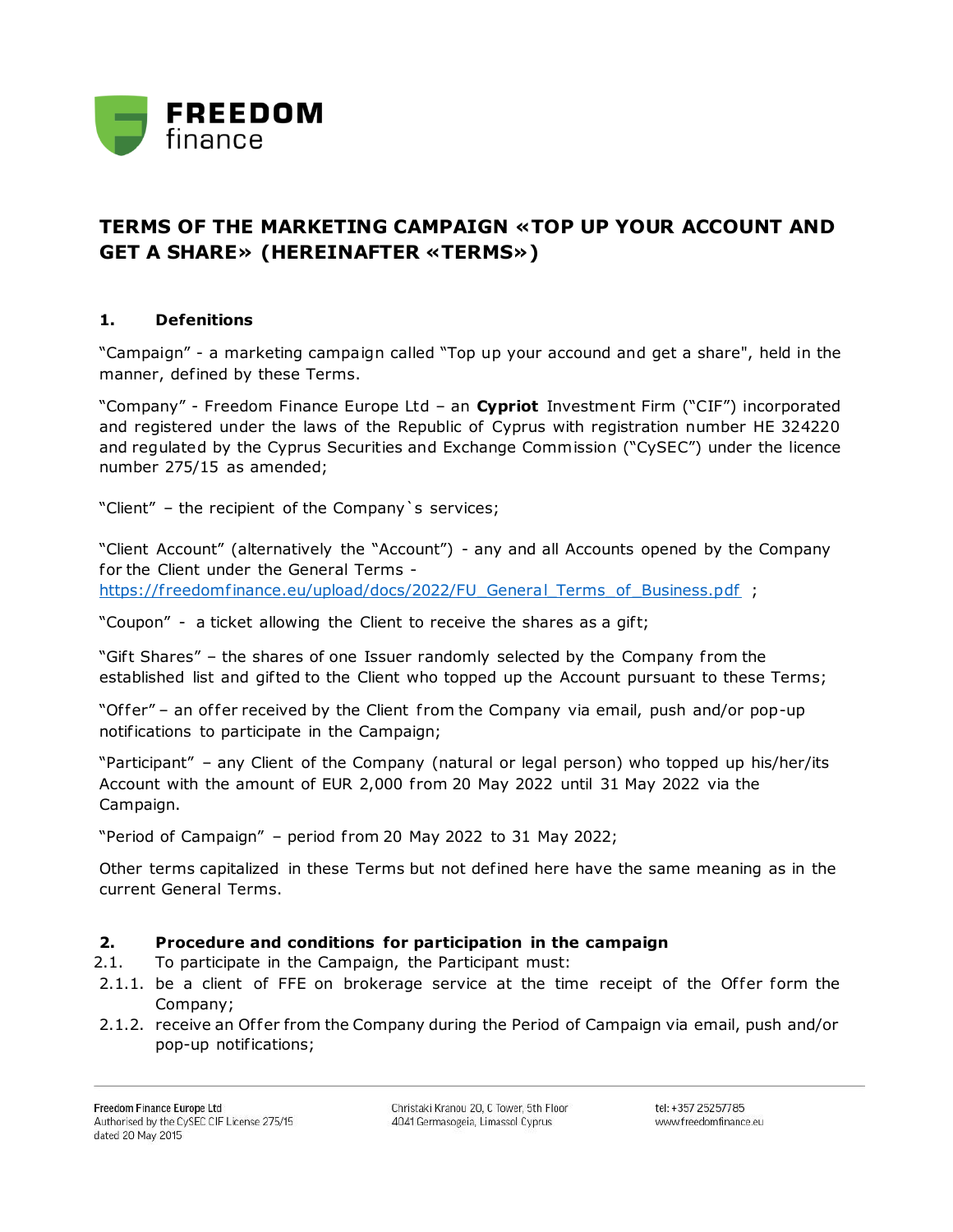

- 2.1.3. top up the Account with amount of EUR 2,000 until 31 May 2022.
- 2.2. On the 2<sup>nd</sup> of June 2022, the Client who topped up the Account shall receive the Coupon for the shares as a gift worth up to USD 730 in his/her/its Account of Affiliate Program and receive a notification of depositing the Coupon via email.
- 2.3. Gift Shares are randomly selected by the Company from the following list :

AMERICAN WELL CORP-CLASS A, F.US Ford Motor, SUMO.US Sumo Logic Inc, TTM.US Tata Motors share, T.US AT&T Inc, EQNR.US EQUINOR ASA, SHEL.US Shell plc, PFE.US Pfizer Inc., BAC.US Bank of America Corp, KO.US Coca Cola Co., INTC.US Intel Corp., XOM.US Exxon Mobil Corp., MRK.US Merck & Co., CVX.US Chevron Corp., PG.US Procter & Gamble, NKE.US NIKE Inc., WMT.US Wal-Mart Stores, JPM.US JPMorgan Chase & Co., JNJ.US Johnson & Johnson, DIS.US Walt Disney Co., MCD.US McDonald's Corp., BA.US Boeing Company, MSFT.US Microsoft Corp., HD.US Home Depot, GS.US Goldman Sachs Group, UNH.US United Health Group Inc., NFLX.US NetFlix Inc., TSLA.US Tesla Motors Inc, WISH.US ContextLogic Inc, VXRT.US VAXART INC, OCGN.US Ocugen Inc, BNGO.US Bionano Genomics Inc, HUYA.US HUYA INC., WKHS.US WORKHORSE GROUP INC, BB.US BlackBerry Ltd, RIDE.US Lordstown Motors Corp, VLDR.US Velodyne Lidar Inc, FSR.US Fisker Inc, ZETA.US Zeta Global Holdings Corp, MOMO.US Hello Group Inc, FCEL.US FuelCell Energy Inc, CTRA.US COTERRA ENERGY INC, ROOT.US Root Inc, NOVN.US Novan, Inc., AEMD.US Aethlon Medical Inc, DM.US DESKTOP METAL, HYLN.US HYLIION HOLDINGS CORP, CLVS.US Clovis Oncology Inc., AHT.US Ashford Hospitality Trust Inc., UWMC.US UWM Holdings Corp, SQQQ.US ProShares UltraPro Short QQQ, NKLA.US NIKOLA CORP, LPL.US LG Display Co Ltd

- 2.4. As on the 2<sup>nd</sup> of June 2022, the Gift Shares are credited to the Participant's Account.
- 2.5. Price of the Gift Shares shall be determined as on the  $2^{nd}$  of June 2022.
- 2.6. Due to the random selection of the Gift Shares by the Company, the Participants may receive the different Gift Shares.
- 2.7. Claims to the Gift Shares are non-transferable. Payments in cash are not possible.

## **3. Other provisions**

- 3.1. The Offer under the Campaign shall be public.
- 3.2. The Company warns the Participants that during the Period of Campaign systemic risks may arise (hardware failures, software failures, security, problems with communication, power supply, other reasons of a technical nature). In the event of such risks, the Company shall take all possible measures to their elimination, however, shall not be liable for the consequences resulting from the occurrence of such risks.